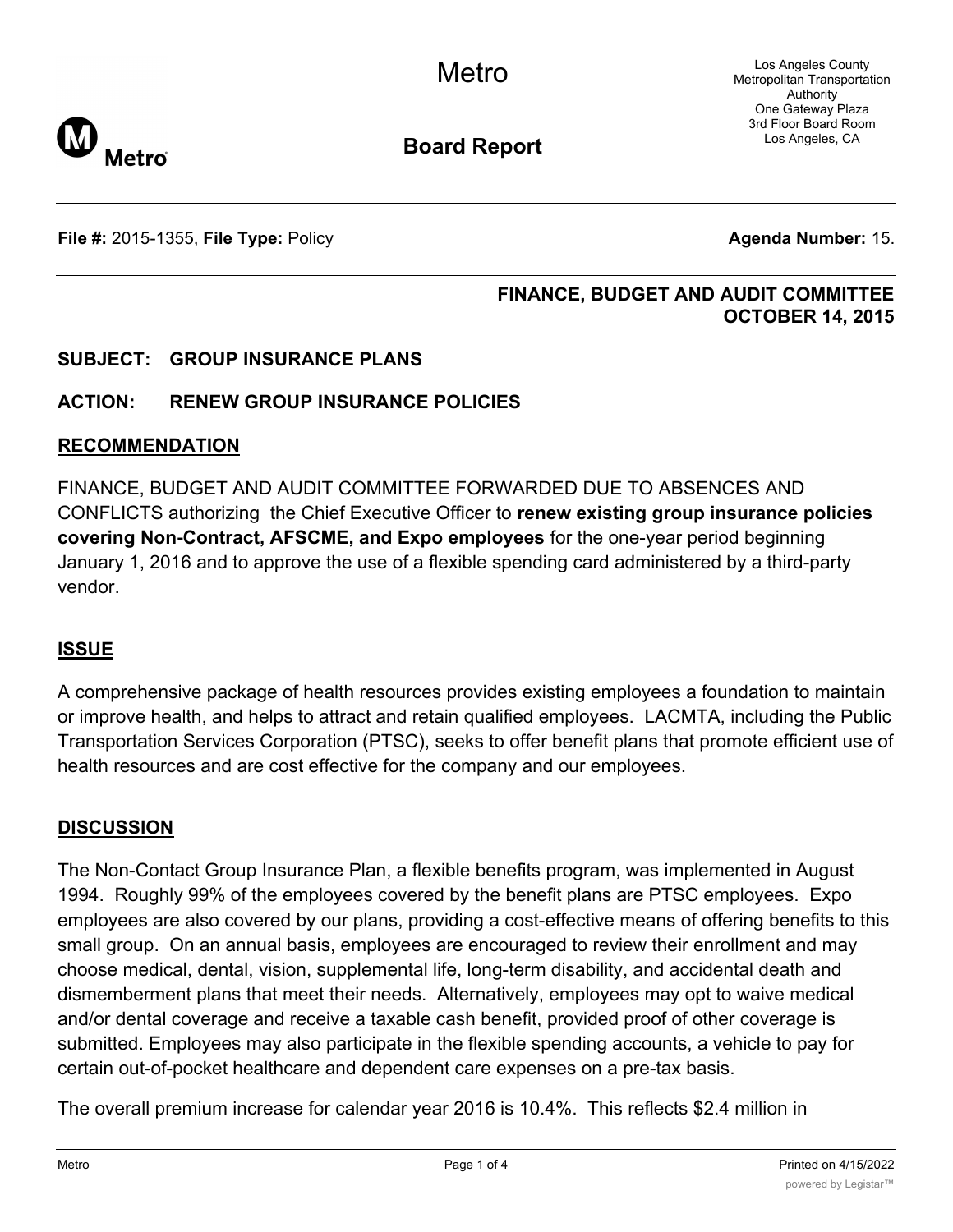negotiated reductions from the initial renewal quotes. The recommended medical, dental, and vision premiums are shown on Attachment A. As previously established by the Chief Executive Officer, Non -Contract and AFSCME employees contribute 10% of the actual premium for each medical and dental plan selected. The monthly employee contributions are shown in Attachment B. Expo employees pay a maximum of \$50 per month for medical and dental coverage as established by the Expo Board.

The following is a comparison of the monthly employer subsidy and employee contributions:

|                                            | NC/AFSCME* SMART- | TD**    | ATU**   | <b>TCU**</b> |
|--------------------------------------------|-------------------|---------|---------|--------------|
| <b>Employee Contribution</b>               | 157               | 100     | 80      | 60           |
| <b>LACMTA Subsidy</b>                      | \$1,428           | \$1,209 | \$1,816 | \$1,524      |
| Employee Contribution as a % of<br>Subsidy | 11%               | 8.3%    | 4.4%    | 3.9%         |
| Average Age of Employee                    | 49.9              | 44.9    | 48.0    | 45.4         |

\*Represents the average employee/agency contributions to Medical/Dental/Vision insurance. \*\*Employer subsidies to union Trust Funds are those in effect as of 7/1/2015 as per the respective Collective Bargaining Agreements.

Healthcare benefits for employees represented by the SMART-TD, ATU, and TCU unions are determined by the respective Health and Welfare Trust funds, and the employer subsidy is established through contract negotiations.

Flexible Spending Accounts (FSA) are currently administered by MTA staff for approximately 450 PTSC/AFSCME/TCU employees. As administrator, staff reviews claims, processes reimbursements, tracks available funds, responds to employee inquiries, and maintains compliance with FSA regulations. Beginning with calendar year 2016 we recommend providing participants a flex spending debit card to be used at the point of sale (i.e. medical offices, pharmacies, or dependent care providers, etc.) thereby eliminating out-of-pocket expenses and manual claims processing for most reimbursements. A Third Party Administrator (TPA) specializing in flexible spending accounts will provide a single point of contact for the program at an estimated cost of \$2.85 to \$4.75 per participant/per month, or a range of \$15,000 - \$26,000 annually. The annual forfeiture of participant's unused funds, for example \$30,000 for 2014, is expected to offset most if not all of the TPA fees.

## **DETERMINATION OF SAFETY IMPACT**

Approval of this item will have no impact on safety.

## **FINANCIAL IMPACT**

Funding for the Non-contract and AFSCME group insurance plans is included in each department's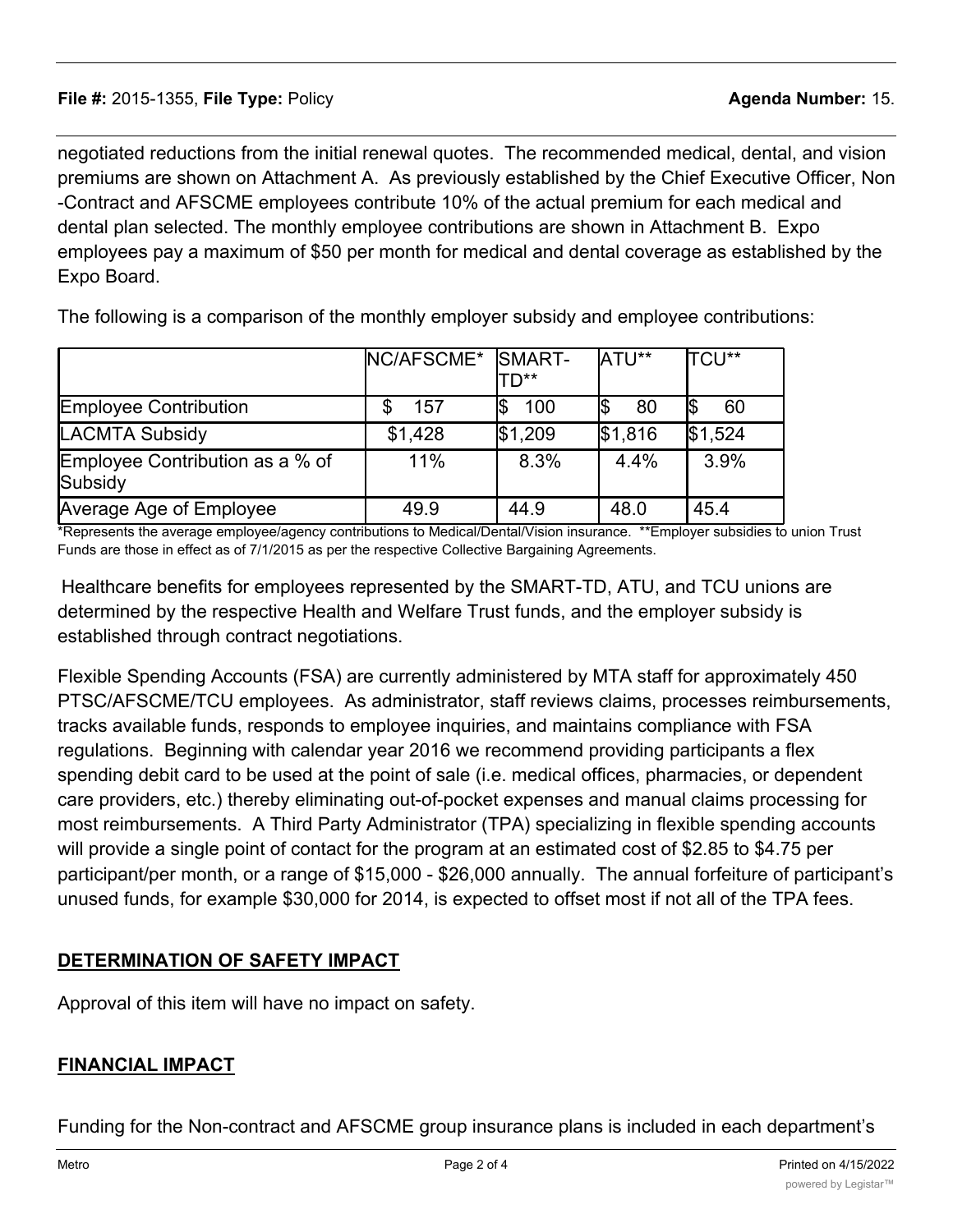FY16 budget and on the balance sheet for accrued retiree medical liabilities. Based on the current employee participation by plan, estimated employer costs of \$44.0 million, an increase of \$4.4 million over 2015, are expected to be within the adopted budget of \$48.9 million. Premiums for the Expo employees are included in Expo's budget.

Beginning in 2018, as part of Health Care Reform, a 40% excise tax (Cadillac Tax) will be assessed on the cost of coverage for health plans that exceed an annual limit, currently set at \$10,200 for individual coverage and \$27,500 for family coverage. For fully-insured plans like ours, the excise tax is the responsibility of the insurance carrier, though it is anticipated that carriers may pass these costs back to the employer. The proposed 2016 renewal for the Anthem Blue Cross PPO plan currently exceeds the 2018 annual limits by approximately \$4,000 per participant. However, since the excise tax does not take effect until 2018, we will continue to evaluate our plan provisions such as copays, out-of-pocket maximums and other features in order to mitigate exposure to the excise tax.

# **ALTERNATIVES CONSIDERED**

We considered plan design changes such as increasing office and prescription copays, annual deductibles, and out-of-pocket maximums. However, IRS and the Department of Health and Human Services (HHS) is expected to issue additional guidance within the next year which may require us to make changes in 2017 and 2018 in order to lower costs and minimize the impact of the excise tax. Therefore, it is recommended to wait for additional guidance and avoid incurring provider access/disruption for 2016.

The Board could decide to self-insure and self-administer health benefits. However, this is not recommended due to the resources required to establish the medical expertise and operational infrastructure required to review and process claims as well as the liability that would be assumed.

## **NEXT STEPS**

- · Conduct annual open enrollment for Non Contract, AFSCME, and EXPO employees.
- · Implement elections effective January 1, 2016.

#### **ATTACHMENTS**

Attachment A - Monthly Premium Rates Attachment B - Monthly Employee Contributions

Prepared by: Jan Olsen, Pension & Benefits Manager, 213-922-7151